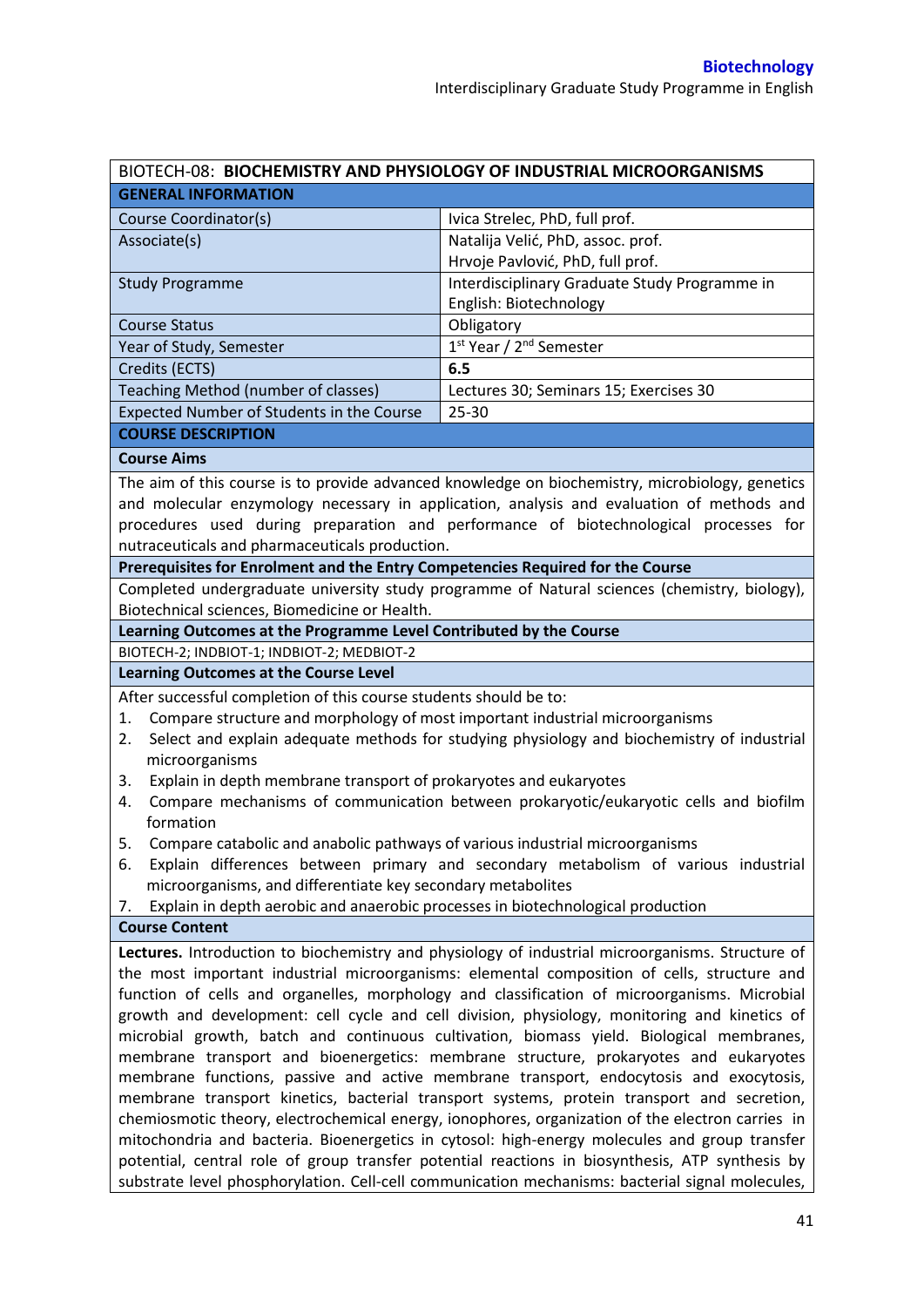Interdisciplinary Graduate Study Programme in English

signalling by signal molecules, signalling that requires contact, microbial biofilms. Primary metabolism of industrial microorganisms: glycolysis, Entner–Doudoroff (ED) pathway, pentose phosphate pathway, tricarboxylic acid (TCA) cycle, glyoxylate cycle, fatty acid oxidation, transamination and oxidative deamination of amino acids, oxidation of hydrocarbons, nitrification and denitrification, gluconeogenesis, fatty acid biosynthesis, amino acid biosynthesis, nucleotide biosynthesis. Secondary metabolism of common industrial microorganisms: differences between primary and secondary metabolism, physiological and morphological aspects of secondary metabolism, secondary metabolites: classification, function and microbial sources, secondary metabolism of peptide antibiotics, ergot alkaloids, immunosuppressive drugs, insecticides, herbicides and enzyme inhibitors. Production of microbial biomass, alcohols, organic acids, organic solvents, vitamins, antibiotics, enzymes and others. **Seminars.** Structure and growth of selected industrial microorganisms, primary and secondary metabolisms, industrial production of microbial biomass, alcohols, organic acids, organic solvents, vitamins, antibiotics, enzymes and others.

**Laboratory exercises**. Submerged and solid state cultivation of filamentous fungi, aerobic and anaerobic cultivation of S. cerevisiae, microbial production of citric acid, actinomycete as antibiotic producer - isolation, selection and mutagenesis.

## **Teaching Methods**

Lectures; seminars; laboratory exercises

## **Students' Obligations**

Attendance at all forms of classes is mandatory and the students are obligated to attend all knowledge tests. The students may be absent from 30% (full-time students) and 50% (part-time students) of each of the forms of classes, provided that the absence is justified. An exercise or a seminar which has not been completed must be made up.

| Monitoring the Activity of the Students (Connecting Learning Outcomes, Teaching Methods, and |  |
|----------------------------------------------------------------------------------------------|--|
| Grading)                                                                                     |  |

| <b>Class-related</b> | <b>ECTS</b> | <b>Learning</b> | <b>Student activity</b> | <b>Evaluation</b> | <b>Grade points</b> |      |
|----------------------|-------------|-----------------|-------------------------|-------------------|---------------------|------|
| activity             |             | outcome         |                         | method            | Min.                | Max. |
| Classes              | 0.5         | $1 - 7$         | Attendance to           | Keeping           | $\overline{2}$      | 10   |
|                      |             |                 | classes                 | records           |                     |      |
| Seminars             | 1.5         | $1 - 7$         | Preparation of          | Seminar           | 12                  | 25   |
|                      |             |                 | seminar                 | presentation      |                     |      |
|                      |             |                 | presentation            |                   |                     |      |
| Laboratory           | 1.5         | $1 - 7$         | Work in                 | Written report    | 6                   | 15   |
| exercises            |             |                 | laboratory              |                   |                     |      |
| Partial exams or     | 3.5         | $1 - 7$         | Studying for the        | Written exam      | 30                  | 50   |
| final exam           |             |                 | partial exams or        |                   |                     |      |
|                      |             |                 | final exam              |                   |                     |      |
| <b>Total</b>         | 6.5         |                 |                         |                   | 50                  | 100  |

# Evaluation of the written part of the final exam

| Percentage of correct answers (%) | Grade points |
|-----------------------------------|--------------|
| $99.00 - 100.00$                  | 50           |
| $97.00 - 98.99$                   | 49           |
| $95.00 - 96.99$                   | 48           |
| $93.00 - 94.99$                   | 47           |
| $91.00 - 92.99$                   | 46           |
| $89.00 - 90.99$                   | 45           |
| $87.00 - 88.99$                   | 44           |
| $85.00 - 86.99$                   | 43           |
| $83.00 - 84.99$                   |              |